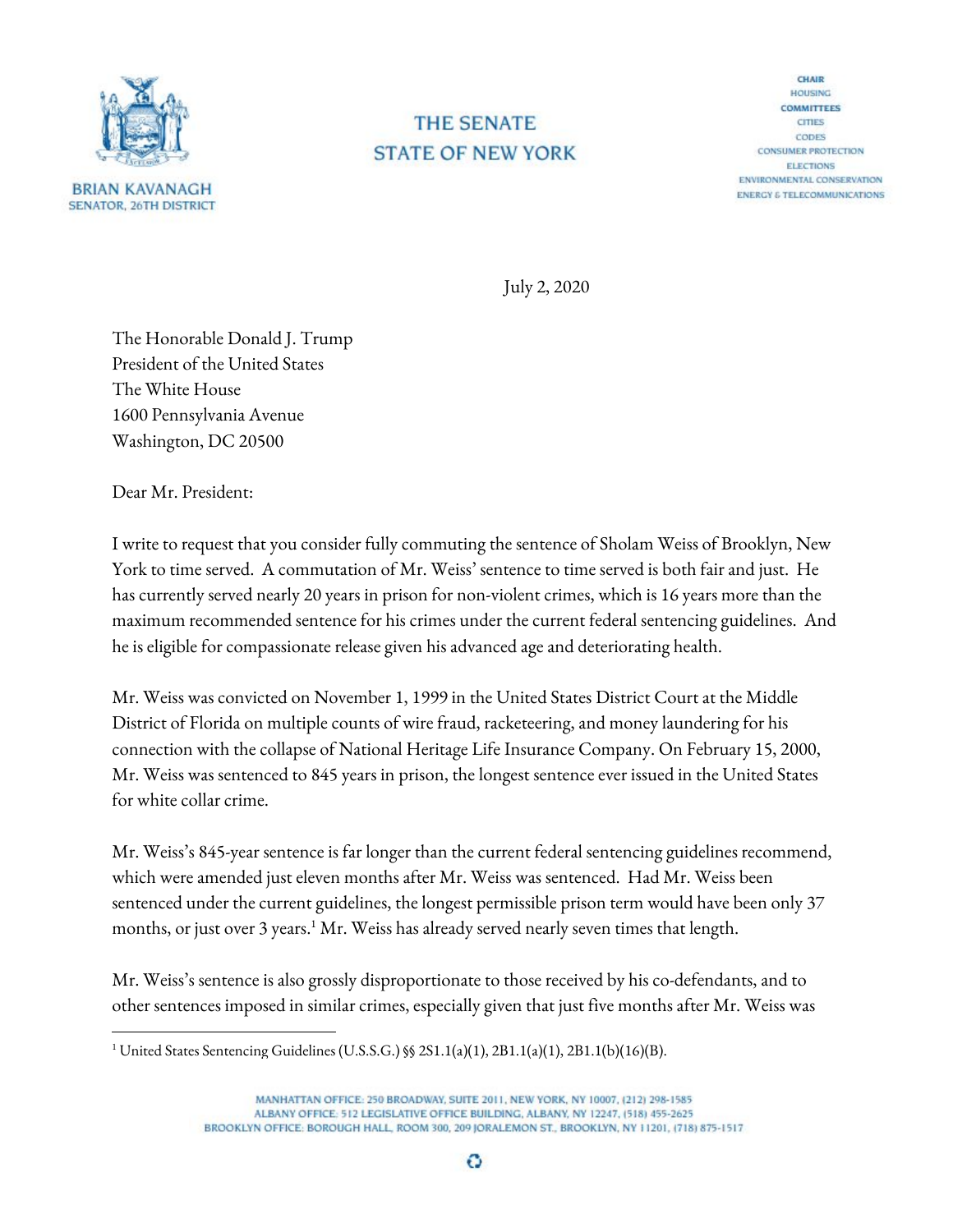sentenced, the policyholders of National Heritage had been completely repaid. Mr. Weiss was brought in to assist National Heritage in covering up over \$35 million that had been embezzled by three National Heritage officers, Patrick Smythe, Director and CEO; Michael Blutrich, outside counsel; and Lyle Pfeffer, a member of National Heritage's investment committee.<sup>2</sup> The officers enlisted Mr. Weiss and others into a criminal scheme in which Weiss would acquire and service non-performing mortgages at a deep discount and record them in the National Heritage records at face value, in order to help conceal the \$35 million hole. The government obtained convictions for Mr. Weiss' participation in a criminal conspiracy constituting racketeering, as well as for the crimes of wire fraud and money laundering. 3

The three National Heritage officers, considered to be the original impetus of the criminal scheme, $^4$ were charged and sentenced each on more counts than Mr. Weiss. However, all three individuals entered into plea agreements and were given a sentence of just 25 years; two defendants had that sentence reduced to 16 years, 8 months, and another to 12  $\frac{1}{2}$  years, for their cooperation.<sup>5</sup> All told, six individual co-defendants were convicted in the case other than Mr. Weiss, and all six have been long released from prison; yet Mr. Weiss has served just two percent of his draconian 845-year sentence. The outcomes of other cases involving serious financial crimes also illustrate the extraordinarily harsh sentence Mr. Weiss received. For example, Jeffrey Skilling, Sanjay Kumar, and Bernard Ebbers all had direct control of operations of their companies and sophisticated knowledge of the financial sector, and perpetuated billions of dollars in losses for their own profit. Those individuals were given sentences of 14 years, 12 years, and 25 years respectively, notably shorter sentences than that of Mr. Wiess.

In addition to the disparity of Mr. Weiss's prison term, Mr. Weiss's sentence should also be commuted because he meets the legal requirements for compassionate release. Thanks to the reforms your Administration enacted through the First Step Act, Mr. Weiss and his attorneys were granted the ability to file a motion for compassionate release, which they did in December 2019.<sup>6</sup> A defendant is eligible for compassionate release if the court finds that "extraordinary and compelling reasons warrant such a reduction."<sup>7</sup> The Sentencing Commission further promulgated a policy statement to define

<sup>&</sup>lt;sup>2</sup> Indictment,  $\P$  $\P$  11, 13, 20, 48-81. United States of America v. Weiss et. al., No. 6:1998-cr-00099-89067 (M.D. Fla. 1999).  $3$  Id. **[**¶ 1-386.

 $^{4}$  Id. **[[** 48-81.

<sup>5</sup> See Case No. 97-CR-71-ORL-22B, Doc. 351.; Case No. 97-CR-71-ORL-22B, Doc. 361, Doc. 362, Doc. 363.

<sup>6</sup> See Case 6:98-cr-00099-CEM-EJK, Doc. 2469, (Filed Dec. 18, 2019).

 $7$  18 U.S.C. § 3582(c)(1)(a)(1).